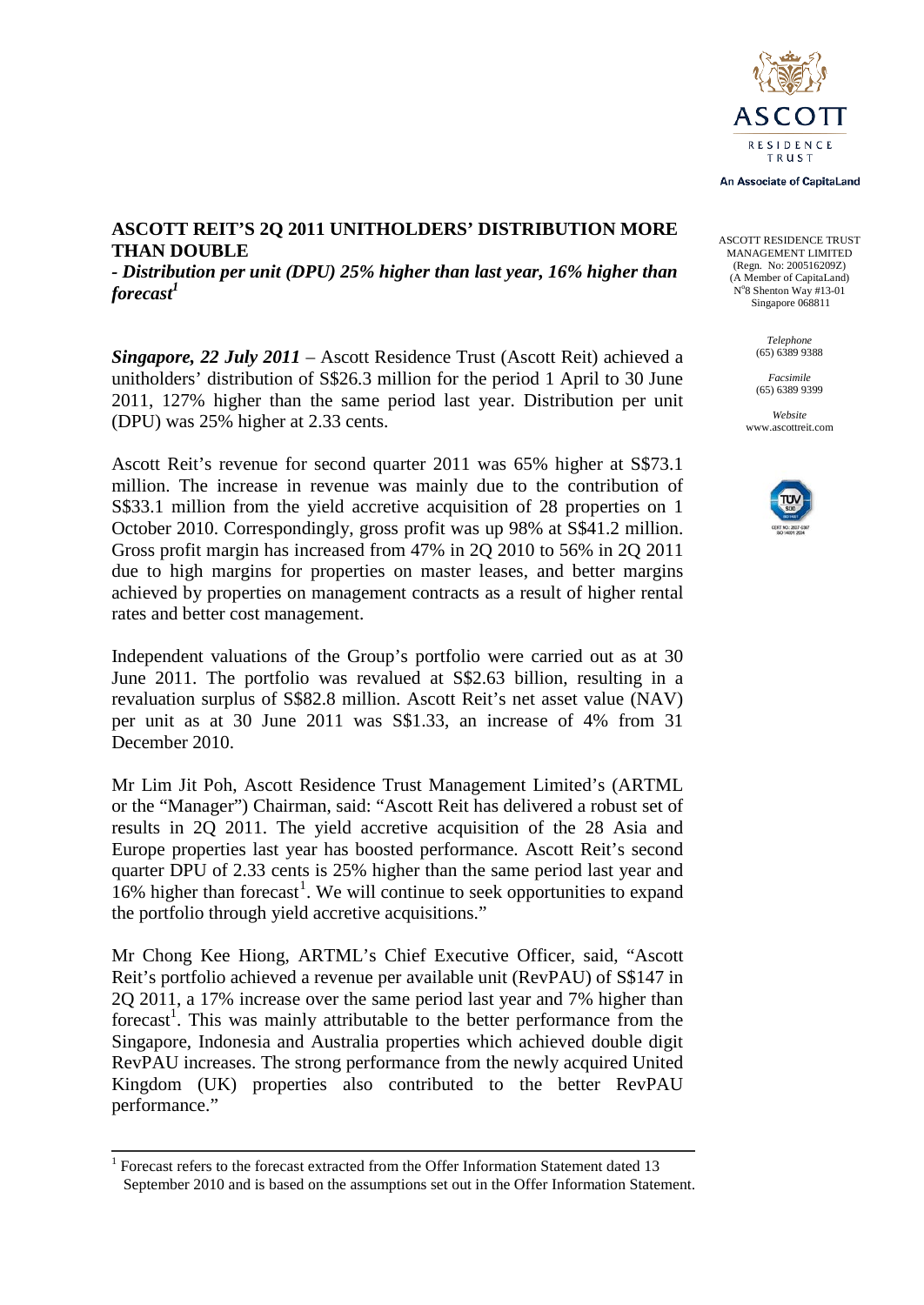"Following the March 2011 earthquake in Japan, Ascott Reit's 18 rental housing properties, where tenants are mainly local Japanese, have continued to perform well. In addition, occupancy in the two serviced residence properties which cater mainly to an expatriate clientele has picked up in tandem with the improving business conditions in Japan."

Mr Chong added, "We expect to continue to enjoy RevPAU growth led by Singapore and the UK. We will continue to optimise the yield and value of Ascott Reit's portfolio through active asset management and asset enhancements. We expect to deliver the forecast<sup>1</sup> distribution of 7.74 cents as disclosed in the Offer Information Statement dated 13 September  $2010."$ 

# **SUMMARY OF RESULTS**

# **2Q 2011 VS 2Q 2010**

|                                                | <b>20 20 11</b> | <b>2O 2010</b> | Better/ (Worse)<br>$+/-$ |
|------------------------------------------------|-----------------|----------------|--------------------------|
| <b>Revenue (S\$ million)</b>                   | 73.1            | 44.4           | $+65%$                   |
| <b>Gross Profit (S\$ million)</b>              | 41.2            | 20.8           | $+98%$                   |
| <b>Unitholders' Distribution (S\$ million)</b> | 26.3            | 11.6           | $+127%$                  |
| <b>Revenue Per Available Unit</b>              | 147             | 126            | $+17%$                   |
| (RevPAU) S\$/day                               |                 |                |                          |
| <b>DPU</b> (S cents)                           | 2.33            | 1.87           | $+25%$                   |

- Increase in revenue and gross profit for 2Q 2011 mainly due to the 28 properties acquired on 1 October 2010 (the "Acquisitions"), partially offset by the decrease from the divestment of Ascott Beijing and Country Woods Jakarta (the "Divestments").
- Gross profit margin has increased from 47% in 2Q 2010 to 56% in 2Q 2011 due to high margins for properties on master leases, and better margins achieved by properties on management contracts as a result of higher rental rates achieved and better cost management.
- Increase in RevPAU for 2Q 2011 mainly due to the existing Singapore properties and the newly acquired UK properties.
- DPU for 2Q 2011 was higher mainly due to the yield accretive acquisition of the 28 properties on 1 October 2010, and better performance from the Singapore properties.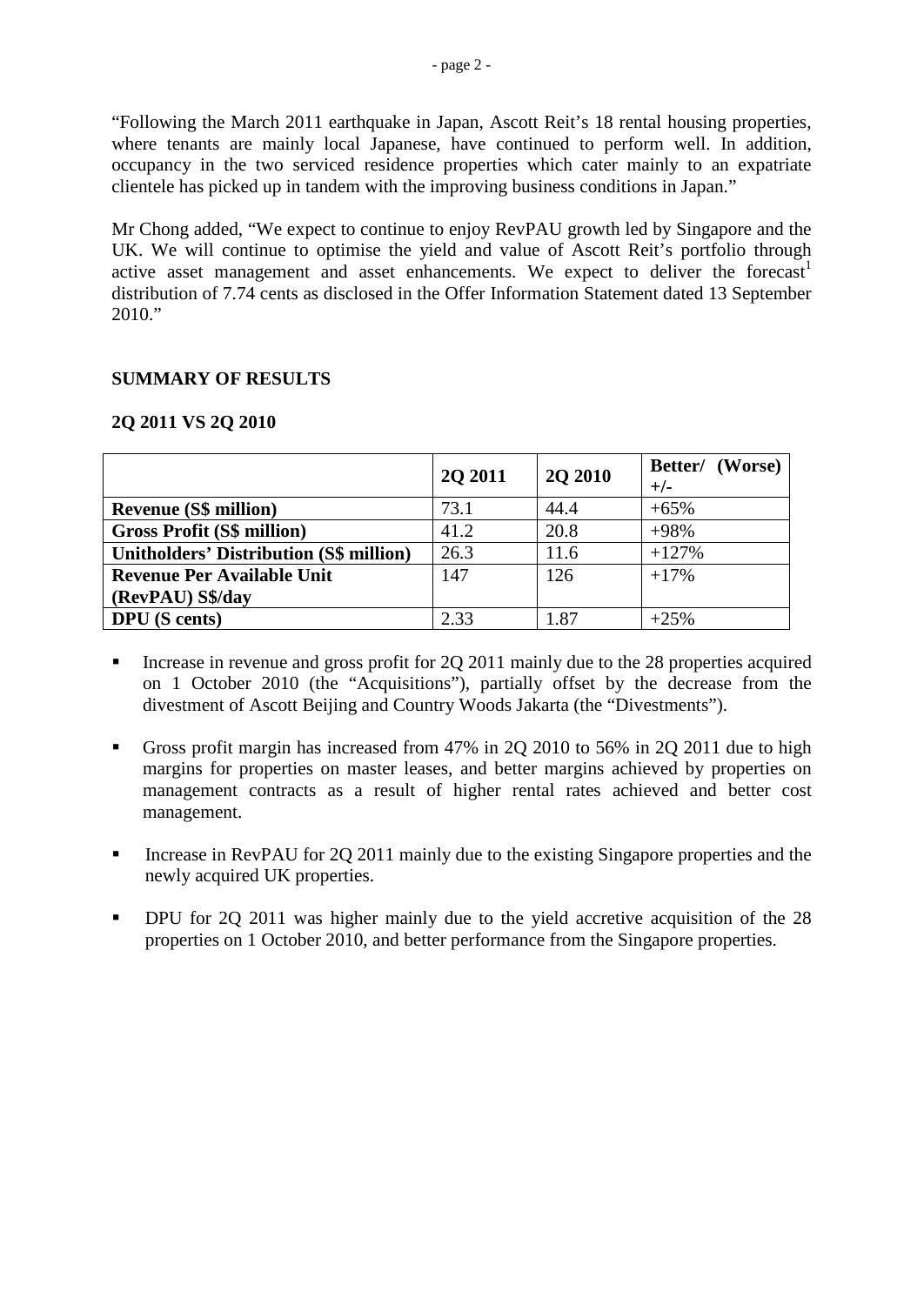# **2Q 2011 VS FORECAST<sup>1</sup>**

|                                                | 2Q 2011 | FORECAST <sup>1</sup> | Better/ (Worse)<br>$+/-$ |
|------------------------------------------------|---------|-----------------------|--------------------------|
| <b>Revenue (S\$ million)</b>                   | 73.1    | 73.4                  |                          |
| <b>Gross Profit (S\$ million)</b>              | 41.2    | 39.5                  | $+4%$                    |
| <b>Unitholders' Distribution (S\$ million)</b> | 26.3    | 22.7                  | $+16%$                   |
| <b>Revenue Per Available Unit</b>              | 147     | 138                   | $+7%$                    |
| (RevPAU) S\$/day                               |         |                       |                          |
| <b>DPU</b> (S cents)                           | 2.33    | 2.01                  | $+16%$                   |

- Revenue was lower by S\$0.3 million as compared to the forecast<sup>1</sup> as the forecast<sup>1</sup> included a S\$1.1 million contribution from Country Woods Jakarta, which was divested on 29 October 2010. On a same store basis (excluding the revenue from Country Woods Jakarta), revenue was higher by S\$0.8 million or 1% mainly due to higher contribution from serviced residences in Singapore and UK, partially offset by a lower contribution from the serviced residences in Vietnam and Japan.
- Gross profit was higher by S\$1.7 million or 4% as compared to the forecast<sup>1</sup>. On a same store basis (excluding the S\$0.3 million contribution from Country Woods Jakarta in the forecast<sup>1</sup>), gross profit was higher by S\$2.0 million or 5%.
- DPU was higher than the forecast<sup>1</sup> due to higher gross profit mainly from Singapore properties and lower finance costs. Finance costs were S\$1.8 million or 16% lower than the forecast<sup>1</sup> mainly due to lower interest rates achieved as compared to the forecast<sup>1</sup>.

|                                                | 1H 2011 | 1H 2010 | <b>Better/</b> (Worse)<br>$+/-$ |
|------------------------------------------------|---------|---------|---------------------------------|
| <b>Revenue (S\$ million)</b>                   | 140.4   | 87.9    | $+60%$                          |
| <b>Gross Profit (S\$ million)</b>              | 77.5    | 40.9    | $+89%$                          |
| <b>Unitholders' Distribution (S\$ million)</b> | 50.3    | 21.8    | $+130%$                         |
| <b>Revenue Per Available Unit</b>              | 140     | 124     | $+13%$                          |
| (RevPAU) S\$/day                               |         |         |                                 |
| <b>DPU</b> (S cents)                           | 4.47    | 3.53    | $+27\%$                         |

# **1H 2011 VS 1H 2010**

- Increase in revenue and gross profit mainly due to the additional revenue of S\$60.6 million and additional gross profit of S\$38.0 million from the Acquisitions, partially offset by the decrease in revenue of S\$9.8 million and gross profit of S\$3.2 million from the Divestments.
- Increase in RevPAU driven by an increase in the average rental rates of the Group's serviced residences.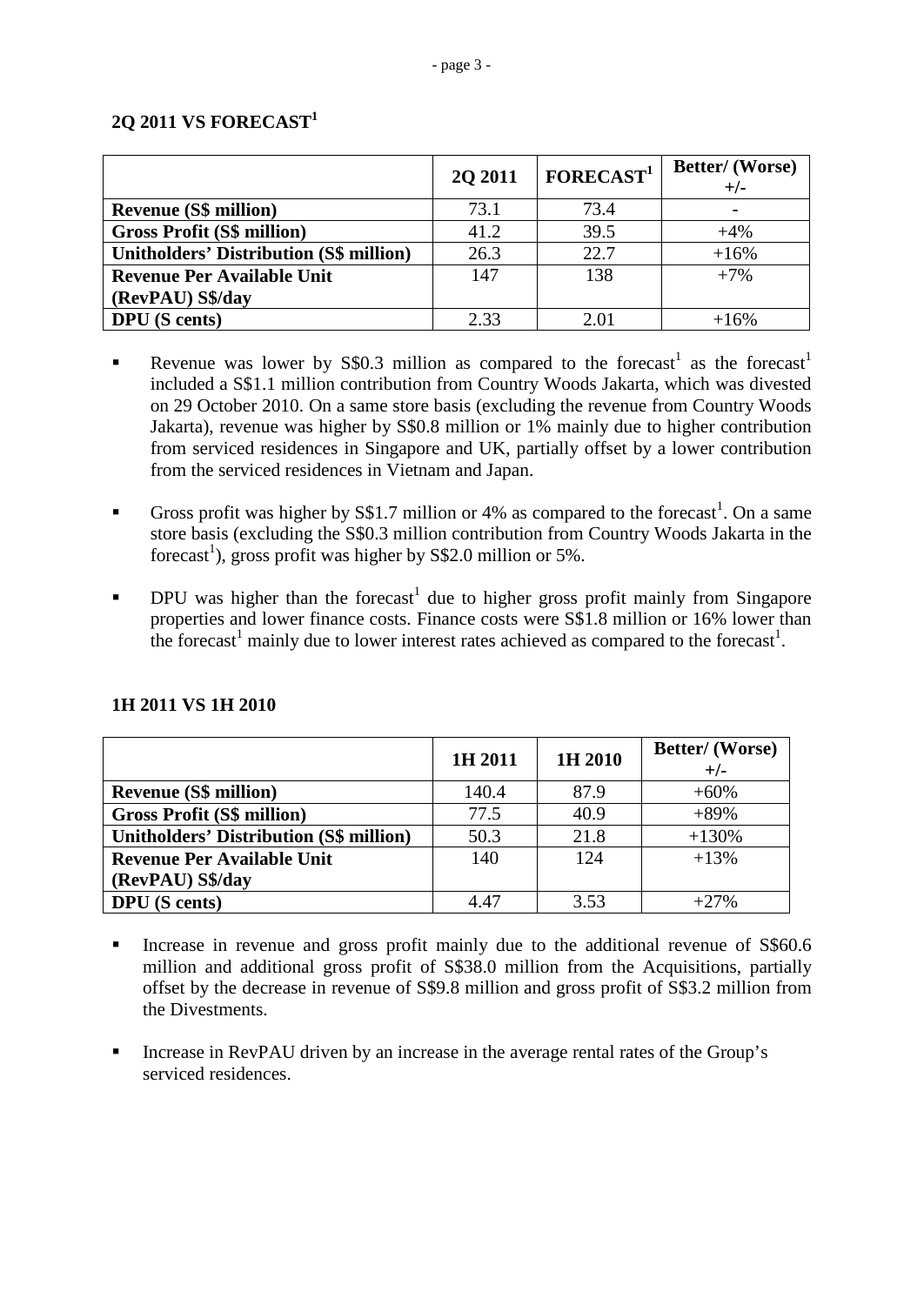# **DISTRIBUTION**

Ascott Reit's distributions are made on a semi-annual basis, with the amount calculated as at 30 June and 31 December each year. For the period of 1 January to 30 June 2011, unitholders can expect to receive their distribution of 4.466 cents per unit on 26 August 2011. The Book Closure Date is on 1 August 2011.

| <b>Distribution Period</b>         | 1 January to 30 June 2011 |
|------------------------------------|---------------------------|
| <b>Distribution Rate</b>           | 4.466 cents per unit      |
| Last Day of Trading on "cum" Basis | 27 July 2011, 5:00pm      |
| <b>Ex-Date</b>                     | 28 July 2011, 9:00am      |
| <b>Book Closure Date</b>           | 1 August 2011             |
| <b>Distribution Payment Date</b>   | 26 August 2011            |

### **About Ascott Residence Trust**

Ascott Residence Trust (Ascott Reit) was established with the objective of investing primarily in real estate and real estate-related assets which are income-producing and which are used or predominantly used, as serviced residences or rental housing properties.

Ascott Reit's asset size has more than tripled to about S\$2.73 billion since listing in March 2006. Its international portfolio comprises 64 properties with 6,431 units in 23 cities across 12 countries in Asia Pacific and Europe. Ascott Reit's serviced residence properties are operated under the Ascott, Citadines and Somerset brands, and are mainly located in key gateway cities such as Beijing, Shanghai, Singapore, Tokyo, London, Paris, Berlin, Brussels, Barcelona, Munich, Hanoi, Ho Chi Minh City, Jakarta, Manila, Melbourne and Perth.

Ascott Reit is managed by Ascott Residence Trust Management Limited, a wholly-owned subsidiary of The Ascott Limited and an indirect wholly-owned subsidiary of CapitaLand Limited, one of Asia's largest real estate companies.

For more information about Ascott Reit, please visit [http://www.ascottreit.com.](http://www.ascottreit.com/)

### **Important Notice**

The value of units in Ascott Reit and the income derived from them may fall as well as rise. Units in Ascott Reit are not obligations of, deposits in, or guaranteed by Ascott Residence Trust Management Limited, the Manager of Ascott Reit (the "Manager") or any of its affiliates. An investment in the units in Ascott Reit is subject to investment risks, including the possible loss of the principal amount invested. The past performance of Ascott Reit is not necessarily indicative of its future performance.

This announcement may contain forward-looking statements that involve risks and uncertainties. Actual future performance, outcomes and results may differ materially from those expressed in forward-looking statements as a result of a number of risks, uncertainties and assumptions. Representative examples of these factors include (without limitation) general industry and economic conditions, interest rate trends, cost of capital and capital availability, competition from similar developments, shifts in expected levels of property rental income, changes in operating expenses, including employee wages, benefits and